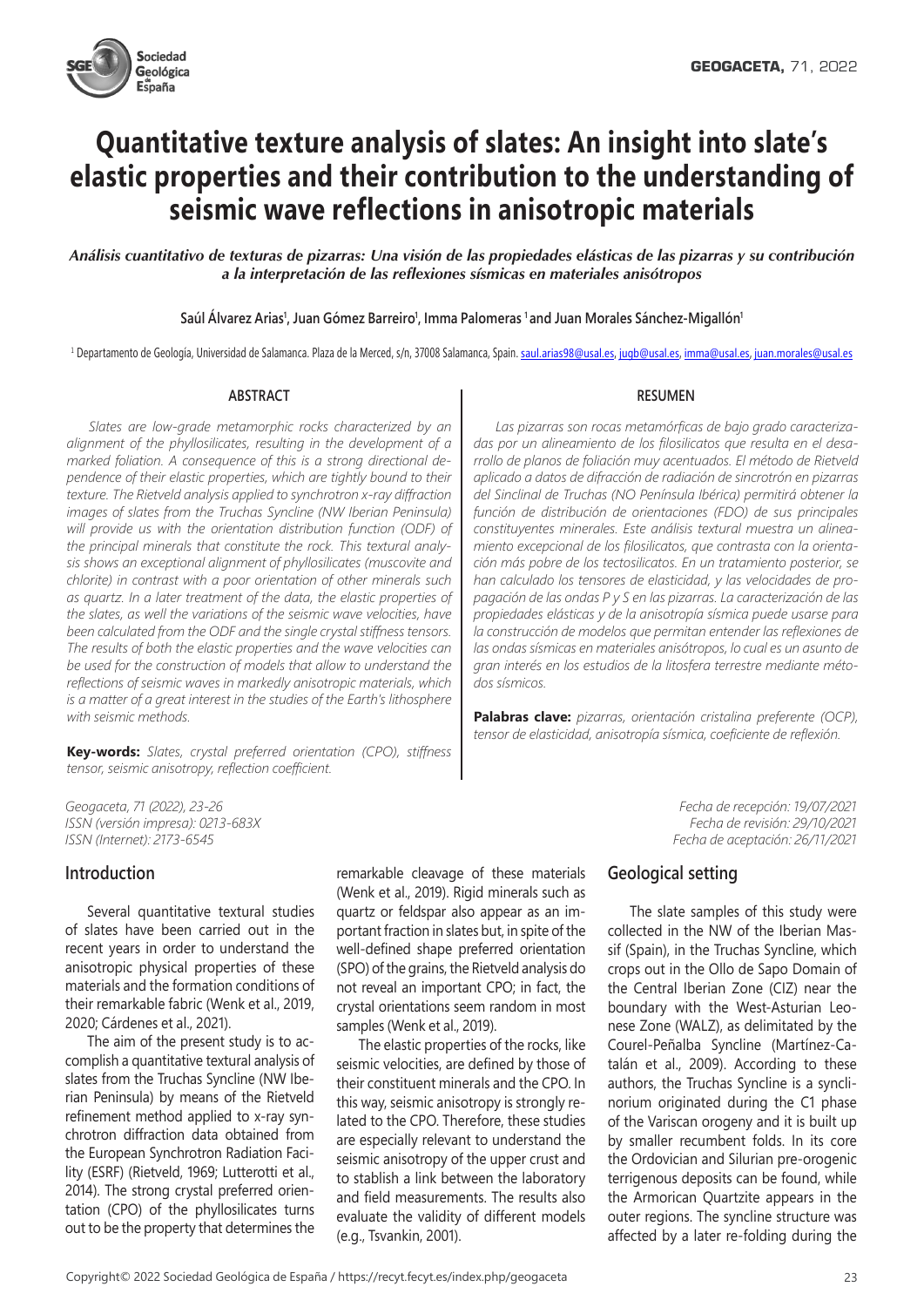

**Fig. 1.- a) 2D diffraction image of a slate @ID11- ESRF, 000l mica's planes are indicated. b) (0001) muscovite pole figure obtained after Rietveld refinement with MAUD, showing a strong texture (m.r.d.: multiples of a random distribution). c) Velocity distribution of compressive seismic waves (Vp) as calculated with BEARTEX, where a quasi-transversal isotropy is depicted. XYZ sample reference system, with XY // slaty cleavage and Z= foliation pole.** 

*Fig. 1.- a) Imagen 2D de difracción de una pizarra obtenida en la línea ID11 -ESRF, La familia de planos 000l de las micas se marca con una flecha. b Figura de polos del plano basal de la moscovita, mostrando una fuerte textura, obtenido del análisis Rietveld en MAUD. c) Distribución de velocidades de ondas P (Vp) calculadas con BEARTEX para una pizarra sintética, donde se aprecia un comportamiento aproximadamente transversalmente isótropo. XYZ definen el sistema de referencia de la muestra, con XY paralelo al clivaje pizarroso y Z paralelo al polo de dicha foliación.*

C3 deformation phase (Martínez-Catalán et al., 2009).

The slaty cleavage is another characteristic of the materials of this region: it was formed during the C1 contractional phase and the resulting foliation planes align parallel to the axis of the recumbent folds (ibid.).

The sedimentation of these materials occurred in the continental margin of Gondwana (ibid.), developing alternating layers of sandstones and shales that would later become quartzites and slates during the low-grade metamorphism following the barrovian sequence of the C1 deformation phase. The materials reached the lower greenschists facies (chlorite zone), with temperatures no higher than 400ºC and pressures between 20 and 40 MPa (García-Guinea et al., 1997).

This region is of a special importance because it hosts an extensive slate mining activity, whose production happens to be one of the largest in the world (Cárdenes et al., 2014).

Eight samples were collected in quarries settled in two different formations of the Ordovician. Seven of them were from the Rozadais Formation (Upper Ordovician) and one of them from the Luarca Formation (Middle Ordovician).

# **Methodology**

### *Synchrotron x-ray diffraction*

The synchrotron x-ray diffraction experiments were carried out in transmis-

sion geometry, at the European Synchrotron Radiation Facility (ESRF) in Grenoble (France). Contrary to regular x-ray tube apparatus, the high energy and intensity of the synchrotron radiation allow a good penetration into the sample and the recording of low  $2\theta$  diffraction angles (Wenk et al., 2020).

Since our objective is to characterize the texture of the slates in all spatial directions, several diffraction images were collected at different rotation angles (fig. 1a).

#### *Texture and elasticity of slates*

The Rietveld analysis was performed with the software MAUD (Lutterotti et al., 2014), which calculates the orientation distribution function (ODF) with the E-WIMV algorithm (Lutterotti et al. 2014; Forjanes et al. 2020).

The quantitative information of the relative abundance of the main mineral phases and their texture can be used to calculate the elastic properties of the aggregate. Slate's stiffness tensors, which characterize the elasticity of the materials in three dimensions, can be calculate by averaging the ODFs with the single crystal stiffness tensors that can be found in the scientific literature (e.g., Mookherjee and Mainprice, 2014).

Once the stiffness tensor of each sample is defined, the velocity of the seismic waves is calculated for all directions inside the rock, as well as the birefringence. These calculations are based on Christoffel (1877) equation as implemented in the software BEARTEX (Wenk et al., 1998). This procedure will allow us to understand the seismic anisotropy of these materials.

For that purpose, we have calculated seismic properties of a synthetic slate, with a high percentage of muscovite and chlorite (90%), to study how anisotropy changes with the abundance of phyllosilicates and its distribution in the aggregate.

## **Results**

The Rietveld refinement indicates a predominance of muscovite and chlorite for all samples, while quartz and albite are found in a smaller proportion. The texture analysis shows a remarkable alignment of the phyllosilicates (muscovite and chlorite) in contrast with the poor CPO of quartz and albite (fig. 1b).

P-waves travel faster along the foliation plane than perpendicular to it, and the P-wave anisotropy is >12% for the synthetic slate (fig. 1c). Spatial distribution of Vp shows some azimuthal variations (fig. 1c).

## **Discussion**

The (0001) pole figures of muscovite and chlorite show an exceptional alignment that build up the macroscopic cleavage plane of the rock. In contrast, CPOs of quartz and albite are very poor, with low maximum values of multiples of random distribution (m.r.d.) for all crystallographic planes.

Even though the textural strength of